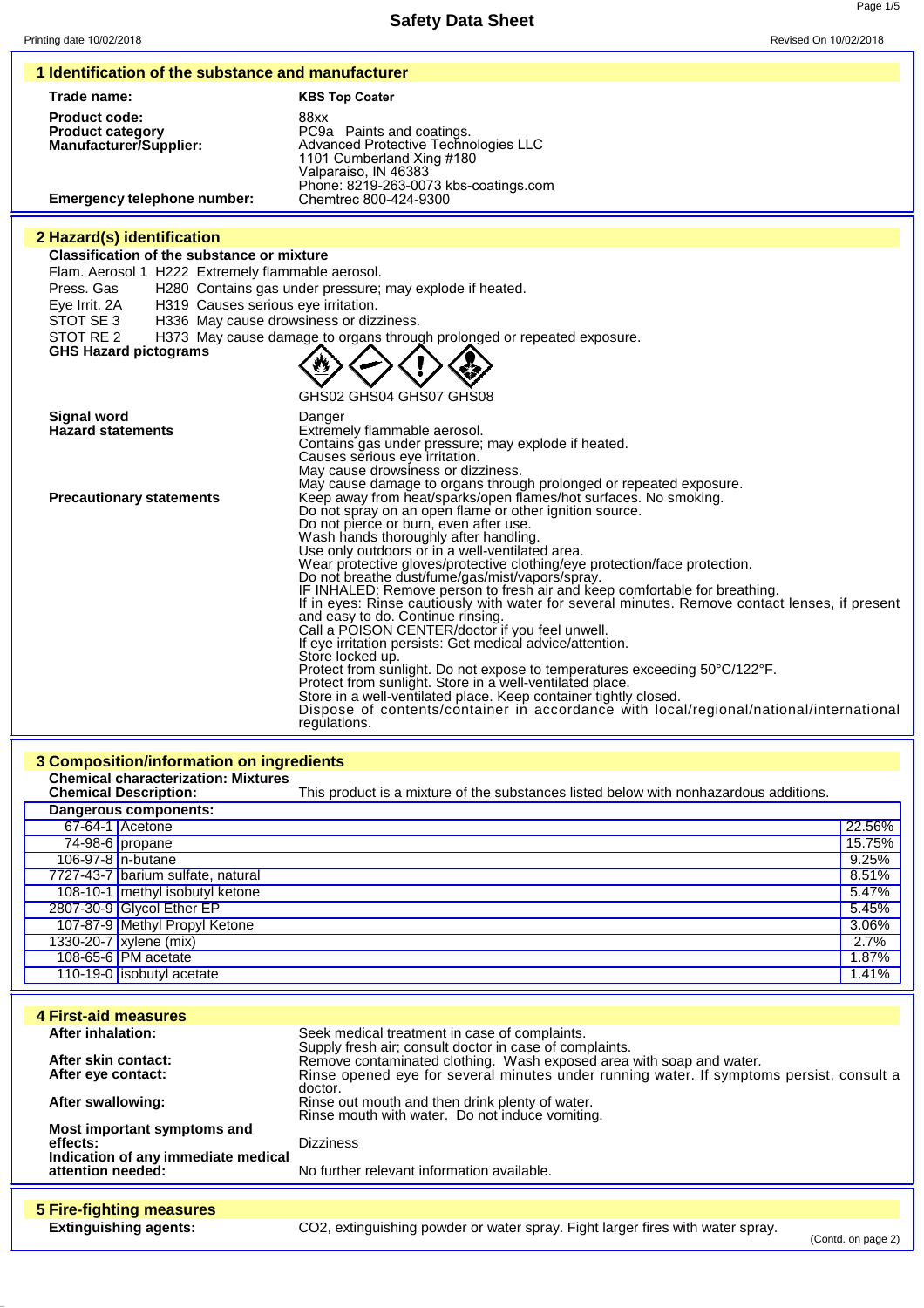**Safety Data Sheet**

Page 2/5

| Printing date 10/02/2018              |                                                                                                        |                                                                                                                                  | Revised On 10/02/2018 |
|---------------------------------------|--------------------------------------------------------------------------------------------------------|----------------------------------------------------------------------------------------------------------------------------------|-----------------------|
|                                       | Trade name: MRO GLOSS BLACK                                                                            |                                                                                                                                  |                       |
|                                       |                                                                                                        |                                                                                                                                  |                       |
| Special hazards:                      |                                                                                                        | Can form explosive gas-air mixtures.                                                                                             | (Contd. of page 1)    |
|                                       | Protective equipment for                                                                               |                                                                                                                                  |                       |
| firefighters:                         |                                                                                                        | A respiratory protective device may be necessary.                                                                                |                       |
|                                       |                                                                                                        |                                                                                                                                  |                       |
|                                       | <b>6 Accidental release measures</b><br>Personal precautions, protective                               |                                                                                                                                  |                       |
|                                       | equipment and emergency                                                                                |                                                                                                                                  |                       |
| procedures:                           | Methods and material for                                                                               | Use respiratory protective device against the effects of fumes/dust/aerosol.                                                     |                       |
|                                       | containment and cleaning up:                                                                           | Ensure adequate ventilation.                                                                                                     |                       |
|                                       |                                                                                                        |                                                                                                                                  |                       |
| <b>7 Handling and storage</b>         |                                                                                                        |                                                                                                                                  |                       |
|                                       | Precautions for safe handling                                                                          | Use only in well ventilated areas.                                                                                               |                       |
| <b>Storage requirements:</b>          |                                                                                                        | Keep away from sources of heat and direct sunlight. Do not warehouse in subfreezing<br>conditions. Store locked up.              |                       |
|                                       |                                                                                                        |                                                                                                                                  |                       |
|                                       | 8 Exposure controls/personal protection                                                                |                                                                                                                                  |                       |
|                                       |                                                                                                        | Components with limit values that require monitoring at the workplace:                                                           |                       |
| <b>67-64-1 Acetone</b>                |                                                                                                        |                                                                                                                                  |                       |
| PEL (USA)                             | Long-term value: 2400 mg/m <sup>3</sup> , 1000 ppm                                                     |                                                                                                                                  |                       |
| REL (USA)<br>TLV (USA)                | Long-term value: 590 mg/m <sup>3</sup> , 250 ppm<br>Short-term value: 1187 mg/m <sup>3</sup> , 500 ppm |                                                                                                                                  |                       |
|                                       | Long-term value: 594 mg/m <sup>3</sup> , 250 ppm                                                       |                                                                                                                                  |                       |
| 74-98-6 propane                       | <b>BEI</b>                                                                                             |                                                                                                                                  |                       |
| PEL (USA)                             | Long-term value: 1800 mg/m <sup>3</sup> , 1000 ppm                                                     |                                                                                                                                  |                       |
| REL (USA)                             | Long-term value: 1800 mg/m <sup>3</sup> , 1000 ppm                                                     |                                                                                                                                  |                       |
| TLV (USA)                             | refer to Appendix F inTLVs and BEIs book                                                               |                                                                                                                                  |                       |
| 106-97-8 n-butane<br><b>REL (USA)</b> | Long-term value: 1900 mg/m <sup>3</sup> , 800 ppm                                                      |                                                                                                                                  |                       |
| TLV (USA)                             | Short-term value: 2370 mg/m <sup>3</sup> , 1000 ppm                                                    |                                                                                                                                  |                       |
|                                       | 7727-43-7 barium sulfate, natural                                                                      |                                                                                                                                  |                       |
| PEL (USA)                             | Long-term value: 15* 5** mg/m <sup>3</sup>                                                             |                                                                                                                                  |                       |
| REL (USA)                             | *total dust **respirable fraction<br>Long-term value: 10* 5** mg/m <sup>3</sup>                        |                                                                                                                                  |                       |
|                                       | *total dust **respirable fraction                                                                      |                                                                                                                                  |                       |
| TLV (USA)                             | Long-term value: 5* mg/m <sup>3</sup><br>*inhalable fraction; E                                        |                                                                                                                                  |                       |
|                                       | 108-10-1 methyl isobutyl ketone                                                                        |                                                                                                                                  |                       |
| PEL (USA)                             | Long-term value: 410 mg/m <sup>3</sup> , 100 ppm                                                       |                                                                                                                                  |                       |
| REL (USA)                             | Short-term value: 300 mg/m <sup>3</sup> , 75 ppm                                                       |                                                                                                                                  |                       |
| TLV (USA)                             | Long-term value: 205 mg/m <sup>3</sup> , 50 ppm<br>Short-term value: 307 mg/m <sup>3</sup> , 75 ppm    |                                                                                                                                  |                       |
|                                       | Long-term value: $82 \text{ mg/m}^3$ , 20 ppm                                                          |                                                                                                                                  |                       |
|                                       | <b>BEI</b><br>107-87-9 Methyl Propyl Ketone                                                            |                                                                                                                                  |                       |
| PEL (USA)                             | Long-term value: 700 mg/m <sup>3</sup> , 200 ppm                                                       |                                                                                                                                  |                       |
| REL (USA)                             | Long-term value: 530 mg/m <sup>3</sup> , 150 ppm                                                       |                                                                                                                                  |                       |
| TLV (USA)                             | Short-term value: 529 mg/m <sup>3</sup> , 150 ppm                                                      |                                                                                                                                  |                       |
| 1330-20-7 xylene (mix)<br>PEL (USA)   | Long-term value: 435 mg/m <sup>3</sup> , 100 ppm                                                       |                                                                                                                                  |                       |
| REL (USA)                             | Short-term value: 655 mg/m <sup>3</sup> , 150 ppm                                                      |                                                                                                                                  |                       |
|                                       | Long-term value: 435 mg/m <sup>3</sup> , 100 ppm                                                       |                                                                                                                                  |                       |
| TLV (USA)                             | Short-term value: 651 mg/m <sup>3</sup> , 150 ppm<br>Long-term value: $434 \text{ mg/m}^3$ , 100 ppm   |                                                                                                                                  |                       |
|                                       | BEI                                                                                                    |                                                                                                                                  |                       |
| 108-65-6 PM acetate                   | WEEL (USA) Long-term value: 50 ppm                                                                     |                                                                                                                                  |                       |
|                                       | 110-19-0 isobutyl acetate                                                                              |                                                                                                                                  |                       |
| PEL (USA)                             | Long-term value: 700 mg/m <sup>3</sup> , 150 ppm                                                       |                                                                                                                                  |                       |
| REL (USA)                             | Long-term value: 700 mg/m <sup>3</sup> , 150 ppm                                                       |                                                                                                                                  |                       |
| TLV (USA)                             |                                                                                                        | Short-term value: NIC-712 mg/m <sup>3</sup> , NIC-150 ppm<br>Long-term value: (713) NIC-238 mg/m <sup>3</sup> , (150) NIC-50 ppm |                       |
|                                       | Ingredients with biological limit values:                                                              |                                                                                                                                  |                       |
| <b>67-64-1 Acetone</b>                |                                                                                                        |                                                                                                                                  |                       |
| BEI (USA) 50 mg/L                     |                                                                                                        |                                                                                                                                  |                       |
|                                       | Medium: urine<br>Time: end of shift                                                                    |                                                                                                                                  |                       |
|                                       | Parameter: Acetone (nonspecific)                                                                       |                                                                                                                                  |                       |
|                                       |                                                                                                        |                                                                                                                                  | (Contd. on page 3)    |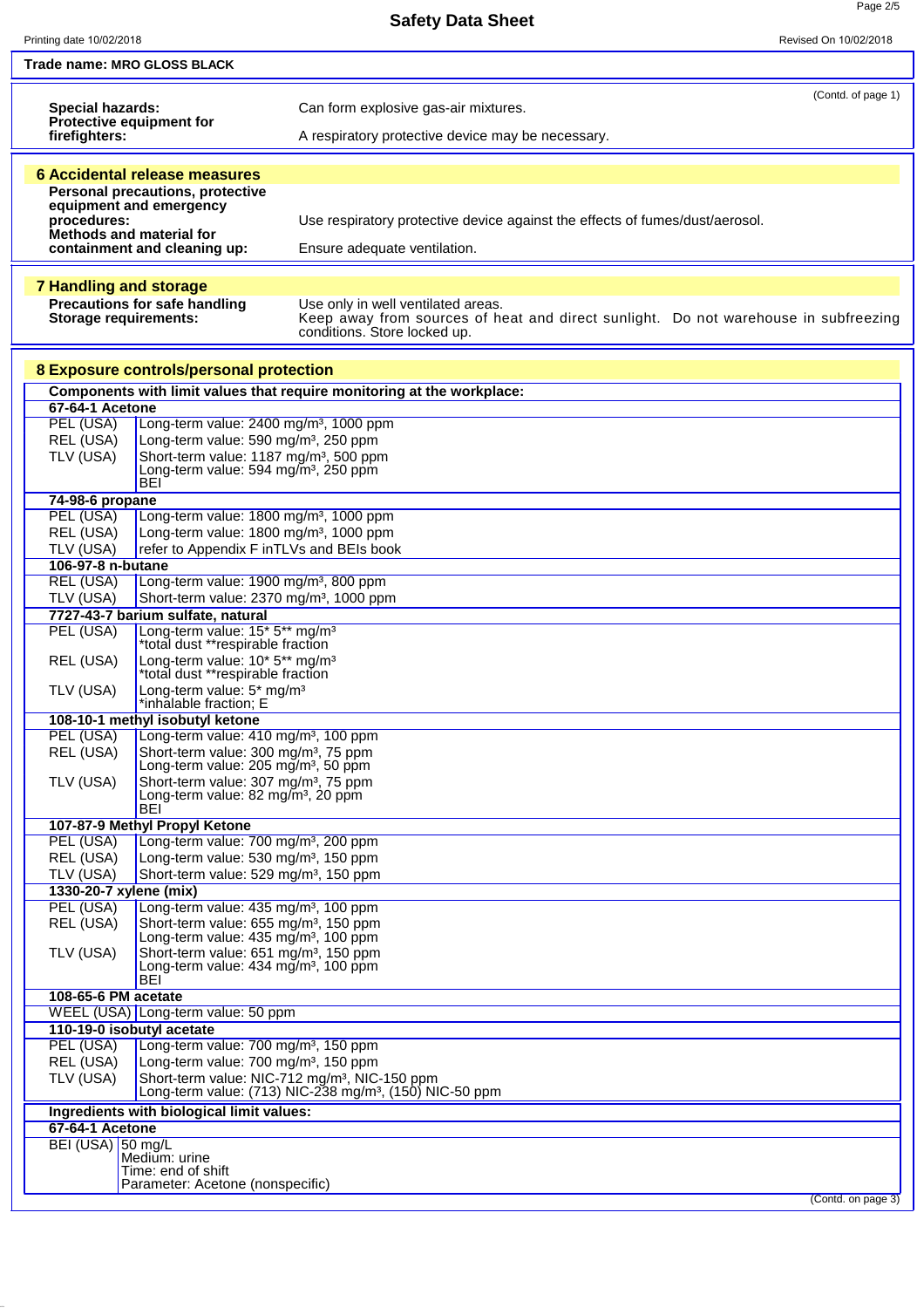Page 3/5

| Trade name: MRO GLOSS BLACK                                                        |                                                                                                                                                                                                  |
|------------------------------------------------------------------------------------|--------------------------------------------------------------------------------------------------------------------------------------------------------------------------------------------------|
|                                                                                    | (Contd. of page 2)                                                                                                                                                                               |
| 108-10-1 methyl isobutyl ketone                                                    |                                                                                                                                                                                                  |
| BEI (USA) 1 mg/L<br>Medium: urine                                                  |                                                                                                                                                                                                  |
| Time: end of shift                                                                 |                                                                                                                                                                                                  |
| Parameter: MIBK                                                                    |                                                                                                                                                                                                  |
| 1330-20-7 xylene (mix)<br>BEI (USA) 1.5 g/g creatinine                             |                                                                                                                                                                                                  |
| Medium: urine                                                                      |                                                                                                                                                                                                  |
| Time: end of shift<br>Parameter: Methylhippuric acids                              |                                                                                                                                                                                                  |
| <b>Hygienic protection:</b>                                                        | Immediately remove all soiled and contaminated clothing.                                                                                                                                         |
|                                                                                    | Wash hands after use.                                                                                                                                                                            |
|                                                                                    | Avoid contact with the eyes and skin.<br>Do not eat or drink while working.                                                                                                                      |
| <b>Breathing equipment:</b>                                                        | A respirator is generally not necessary when using this product outdoors or in large open areas.                                                                                                 |
|                                                                                    | In cases where short and/or long term overexposure exists, a charcoal filter respirator should be<br>worn. If you suspect overexposure conditions exist, please consult an authority on chemical |
|                                                                                    | hygeine.                                                                                                                                                                                         |
| Hand protection:                                                                   | Nitrile gloves.                                                                                                                                                                                  |
| Eye protection:                                                                    | Protective gloves. The glove material must be impermeable and resistant to the substance.<br>Tightly sealed goggles                                                                              |
|                                                                                    |                                                                                                                                                                                                  |
| 9 Physical and chemical properties                                                 |                                                                                                                                                                                                  |
| Appearance:                                                                        | Aerosol.                                                                                                                                                                                         |
| Odor:<br><b>Odor threshold:</b>                                                    | Aromatic<br>Not determined.                                                                                                                                                                      |
|                                                                                    | Not determined.                                                                                                                                                                                  |
| pH-value:<br><b>Melting point/Melting range</b>                                    | Undetermined.                                                                                                                                                                                    |
| <b>Boiling point:</b>                                                              | $-44 °C (-47 °F)$                                                                                                                                                                                |
| <b>Flash point:</b>                                                                | -19 °C (-2 °F)                                                                                                                                                                                   |
| Flammability (solid, gas):                                                         | Extremely flammable.                                                                                                                                                                             |
| <b>Decomposition temperature:</b>                                                  | Not determined.                                                                                                                                                                                  |
| Auto igniting:                                                                     | Product is not self-igniting.                                                                                                                                                                    |
| Danger of explosion:<br><b>Lower Explosion Limit:</b>                              | In use, may form flammable/explosive vapour-air mixture.<br>1.7 Vol %                                                                                                                            |
| <b>Upper Explosion Limit:</b>                                                      | 10.9 Vol %                                                                                                                                                                                       |
| Vapor pressure:                                                                    | Not determined.                                                                                                                                                                                  |
| <b>Relative Density:</b>                                                           | Between 0.77 and 0.85 (Water equals 1.00)                                                                                                                                                        |
| Vapour density<br><b>Evaporation rate</b>                                          | Not determined.<br>Not applicable.                                                                                                                                                               |
| Partition coefficient: n-octonal/water: Not determined.                            |                                                                                                                                                                                                  |
| Solubility:                                                                        | Not determined.                                                                                                                                                                                  |
| Viscosity:                                                                         | Not determined.                                                                                                                                                                                  |
| <b>VOC content:</b><br>VOC content (less exempt solvents): 46.3 %                  | 488.9 g/l / 4.08 lb/gl                                                                                                                                                                           |
| <b>MIR Value:</b>                                                                  | 1.12                                                                                                                                                                                             |
| <b>Solids content:</b>                                                             | 30.9%                                                                                                                                                                                            |
|                                                                                    |                                                                                                                                                                                                  |
| <b>10 Stability and reactivity</b>                                                 |                                                                                                                                                                                                  |
| <b>Reactivity:</b><br><b>Conditions to avoid:</b>                                  | Stable at normal temperatures.<br>Do not allow can to exceed 120 degrees Fahrenheit. Do not warehouse in subfreezing                                                                             |
|                                                                                    | temperatures.                                                                                                                                                                                    |
| <b>Chemical stability:</b><br>Possibility of hazardous reactions:                  | Not fully evaluated.<br>No dangerous reactions known.                                                                                                                                            |
| Incompatible materials:                                                            | No further relevant information available.                                                                                                                                                       |
| Hazardous decomposition:                                                           | No dangerous decomposition products known.                                                                                                                                                       |
|                                                                                    |                                                                                                                                                                                                  |
| <b>11 Toxicological information</b>                                                |                                                                                                                                                                                                  |
| LD/LC50 values that are relevant for classification:<br>106-97-8 n-butane          |                                                                                                                                                                                                  |
| Inhalative $LC50/4 h   658 mg/l$ (rat)                                             |                                                                                                                                                                                                  |
| 108-10-1 methyl isobutyl ketone                                                    |                                                                                                                                                                                                  |
| 2100 mg/kg (rat)<br>Oral<br>LD50                                                   |                                                                                                                                                                                                  |
| LD50<br>Dermal<br>16000 mg/kg (rab)<br>Inhalative   LC50/4 h   8.3-16.6 mg/l (rat) |                                                                                                                                                                                                  |
| 1330-20-7 xylene (mix)                                                             |                                                                                                                                                                                                  |
| Oral<br>LD50<br>8700 mg/kg (rat)                                                   |                                                                                                                                                                                                  |
| LD50<br>2000 mg/kg (rbt)<br>Dermal                                                 |                                                                                                                                                                                                  |
| Inhalative $LC50/4 h$ 6350 mg/l (rat)                                              | (Contd. on page 4)                                                                                                                                                                               |
|                                                                                    |                                                                                                                                                                                                  |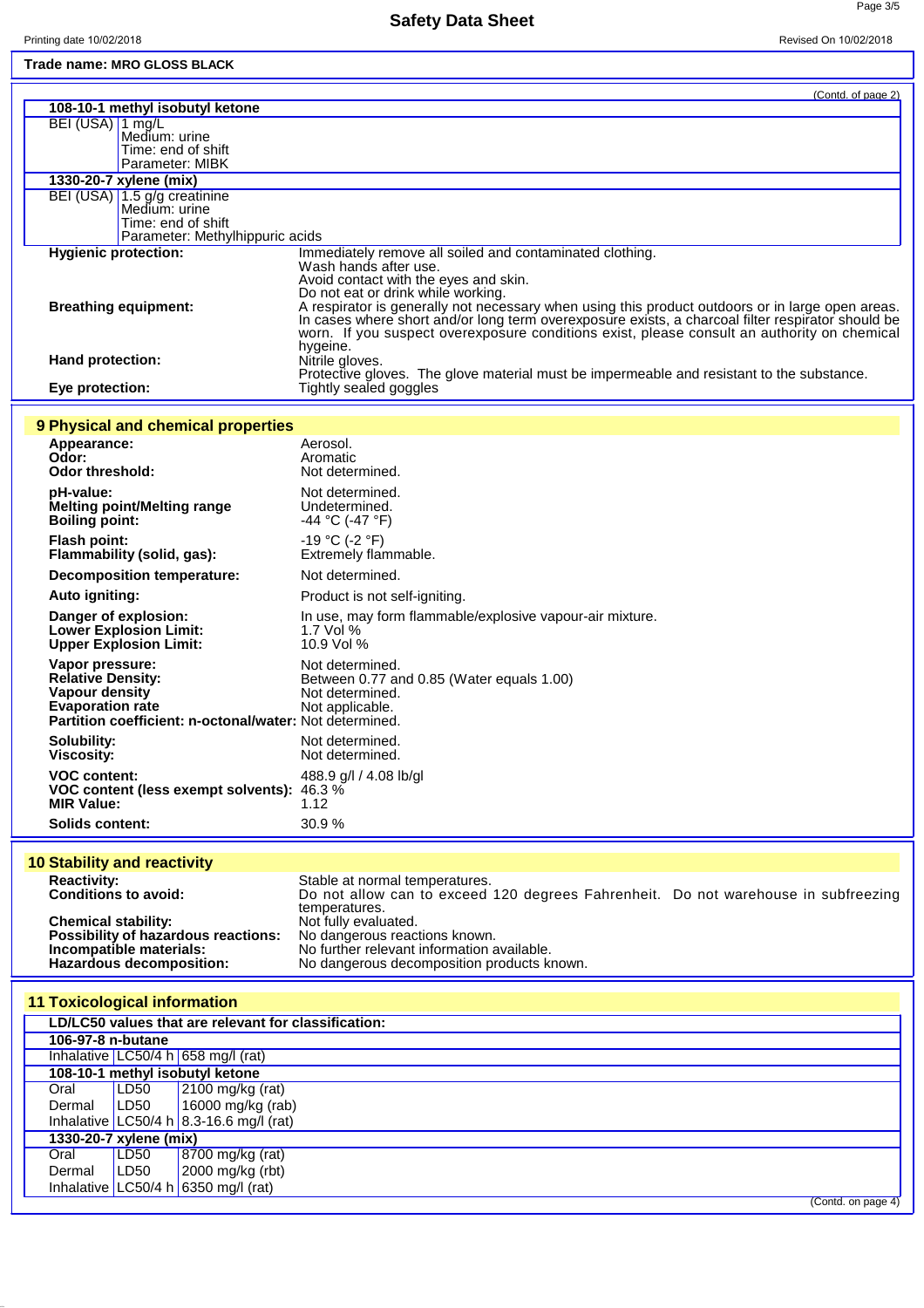Printing date 10/02/2018 Revised On 10/02/2018

## **Safety Data Sheet**

Page 4/5

| Trade name: MRO GLOSS BLACK                                 |                                                                                                                                         |                       |
|-------------------------------------------------------------|-----------------------------------------------------------------------------------------------------------------------------------------|-----------------------|
|                                                             |                                                                                                                                         | (Contd. of page 3)    |
| 108-65-6 PM acetate<br>Oral<br>LD <sub>50</sub>             |                                                                                                                                         |                       |
| 8500 mg/kg (rat)<br>Inhalative LC50/4 h 35.7 mg/l (rat)     |                                                                                                                                         |                       |
| 110-19-0 isobutyl acetate                                   |                                                                                                                                         |                       |
| 4763 mg/kg (rbt)<br>Oral<br> LD50                           |                                                                                                                                         |                       |
| Information on toxicological effects: No data available.    |                                                                                                                                         |                       |
| <b>Skin effects:</b><br>Eye effects:                        | No irritant effect.<br>Irritating effect.                                                                                               |                       |
| Sensitization:                                              | No sensitizing effects known.                                                                                                           |                       |
| <b>Carcinogenic categories</b>                              |                                                                                                                                         |                       |
| IARC (International Agency for Research on Cancer)          |                                                                                                                                         |                       |
| 108-10-1 methyl isobutyl ketone                             |                                                                                                                                         | 2B                    |
| 1330-20-7 xylene (mix)                                      |                                                                                                                                         | 3                     |
| <b>NTP (National Toxicology Program)</b>                    |                                                                                                                                         |                       |
| None of the ingredients is listed.                          |                                                                                                                                         |                       |
|                                                             |                                                                                                                                         |                       |
| <b>12 Ecological information</b>                            |                                                                                                                                         |                       |
| <b>Aquatic toxicity:</b><br>Persistence and degradability:  | Hazardous for water, do not empty into drains.<br>The product is degradable after prolonged exposure to natural weathering processes.   |                       |
| <b>Bioaccumulative potential:</b>                           | No further relevant information available.                                                                                              |                       |
| <b>Mobility in soil:</b><br>Other adverse effects:          | No further relevant information available.<br>No further relevant information available.                                                |                       |
|                                                             |                                                                                                                                         |                       |
| <b>13 Disposal considerations</b>                           |                                                                                                                                         |                       |
|                                                             | Dispose of in accordance with local, state, and federal regulations. Do not puncture, incinerate, or compact. Partially empty cans must |                       |
|                                                             | be disposed of responsibly. Do not heat or cut empty containers with electric or gas torches.                                           |                       |
| <b>Recommendation:</b>                                      | Completely empty cans should be recycled.                                                                                               |                       |
|                                                             |                                                                                                                                         |                       |
| <b>14 Transport information</b><br><b>UN-Number</b>         | <b>UN1950</b>                                                                                                                           |                       |
| <b>DOT</b>                                                  | N/A                                                                                                                                     |                       |
| <b>DOT</b>                                                  | <b>Consumer Commodity ORM-D</b>                                                                                                         |                       |
| <b>ADR</b>                                                  | Aerosols, flammable<br>1950 Aerosols                                                                                                    |                       |
| Transport hazard class(es):                                 |                                                                                                                                         |                       |
| <b>Class</b>                                                | 2.1                                                                                                                                     |                       |
| <b>Marine pollutant:</b><br>Special precautions for user:   | No<br>Warning: Gases                                                                                                                    |                       |
| <b>EMS Number:</b>                                          | $F-D, S-U$                                                                                                                              |                       |
| <b>Packaging Group:</b><br><b>UN "Model Regulation":</b>    | UN1950, Aerosols, 2.1                                                                                                                   |                       |
|                                                             |                                                                                                                                         |                       |
| <b>15 Regulatory information</b>                            |                                                                                                                                         |                       |
| SARA Section 355 (extremely hazardous substances):          |                                                                                                                                         |                       |
| None of the ingredients in this product are listed.         |                                                                                                                                         |                       |
| <b>SARA Section 313 (Specific toxic chemical listings):</b> |                                                                                                                                         |                       |
| 7727-43-7 barium sulfate, natural                           |                                                                                                                                         |                       |
| 108-10-1 methyl isobutyl ketone                             |                                                                                                                                         |                       |
| 1330-20-7 xylene (mix)<br>CPSC:                             |                                                                                                                                         |                       |
| California Proposition 65 chemicals known to cause cancer:  | This product complies with 16 CFR 1303 and does not contain more than 90 ppm of lead.                                                   |                       |
| 108-10-1 methyl isobutyl ketone                             |                                                                                                                                         |                       |
| 1333-86-4 Carbon black                                      |                                                                                                                                         |                       |
| 100-41-4 ethyl benzene                                      |                                                                                                                                         |                       |
| <b>CANADIAN ENVIRONMENTAL</b>                               |                                                                                                                                         |                       |
| <b>PROTECTION ACT:</b><br><b>WHMIS Symbols for Canada:</b>  | All hazardous ingredients for this product appear on the Canadian Domestice Substance List.<br>A - Compressed gas                       |                       |
|                                                             | D2B - Toxic material causing other toxic effects                                                                                        |                       |
|                                                             |                                                                                                                                         |                       |
|                                                             |                                                                                                                                         |                       |
| EPA:                                                        |                                                                                                                                         |                       |
| $67-64-1$ Acetone                                           |                                                                                                                                         |                       |
| 7727-43-7 barium sulfate, natural                           |                                                                                                                                         | D, CBD(inh), NL(oral) |
| 108-10-1 methyl isobutyl ketone                             |                                                                                                                                         |                       |
| 1330-20-7 xylene (mix)<br>110-19-0 isobutyl acetate         |                                                                                                                                         | D                     |
| <b>USDA (United States Department of</b>                    |                                                                                                                                         |                       |
| Agriculture):                                               | Category 21: This product was manufactured to conform to the USDA Food Safety and                                                       |                       |
|                                                             | Inspection Service performance standards. These standards include, but are not limited to, the                                          |                       |

ability of this product to be safe for use in official meat and poultry establishments, and to (Contd. on page 5)